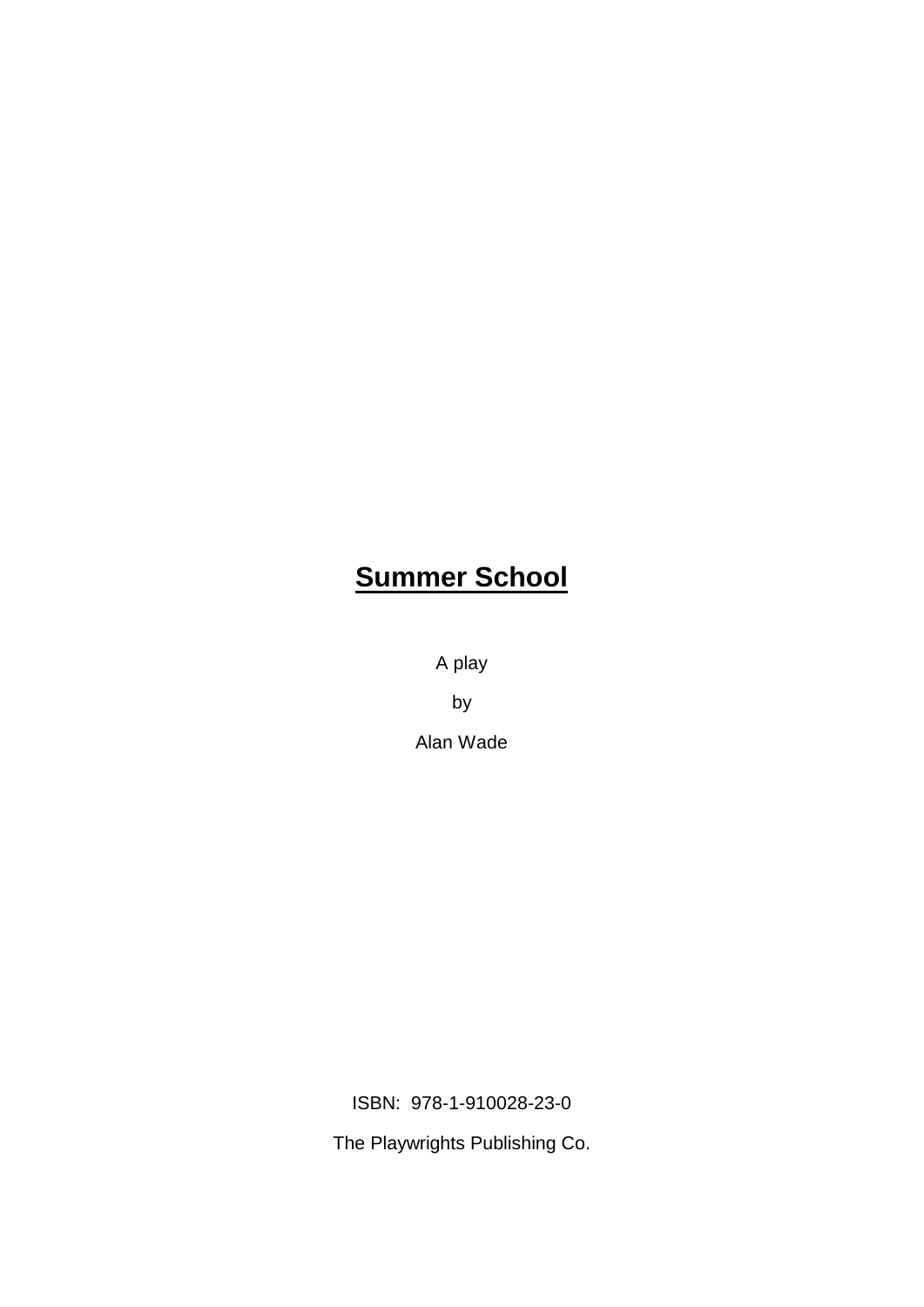Performances or readings of this play may not legally take place before an audience without a licence obtainable on application to:

> The Playwrights Publishing Co., 70 Nottingham Road, Burton Joyce, Nottingham, U.K., [44] (0)1159-313356 playwrightspublishingco@yahoo.com

To avoid possible disappointment, application should be made, preferably in writing, as early as possible, stating: -

- (i) Name and address of applicant
- (ii) Name and address of Society;
- (iii) Name and address of theatre or hall where performance(s) would be held;
- (iv) Times and dates of performances.

A fee will be charged for this licence which must be paid prior to the first performance otherwise the licence is automatically cancelled and the performance becomes illegal.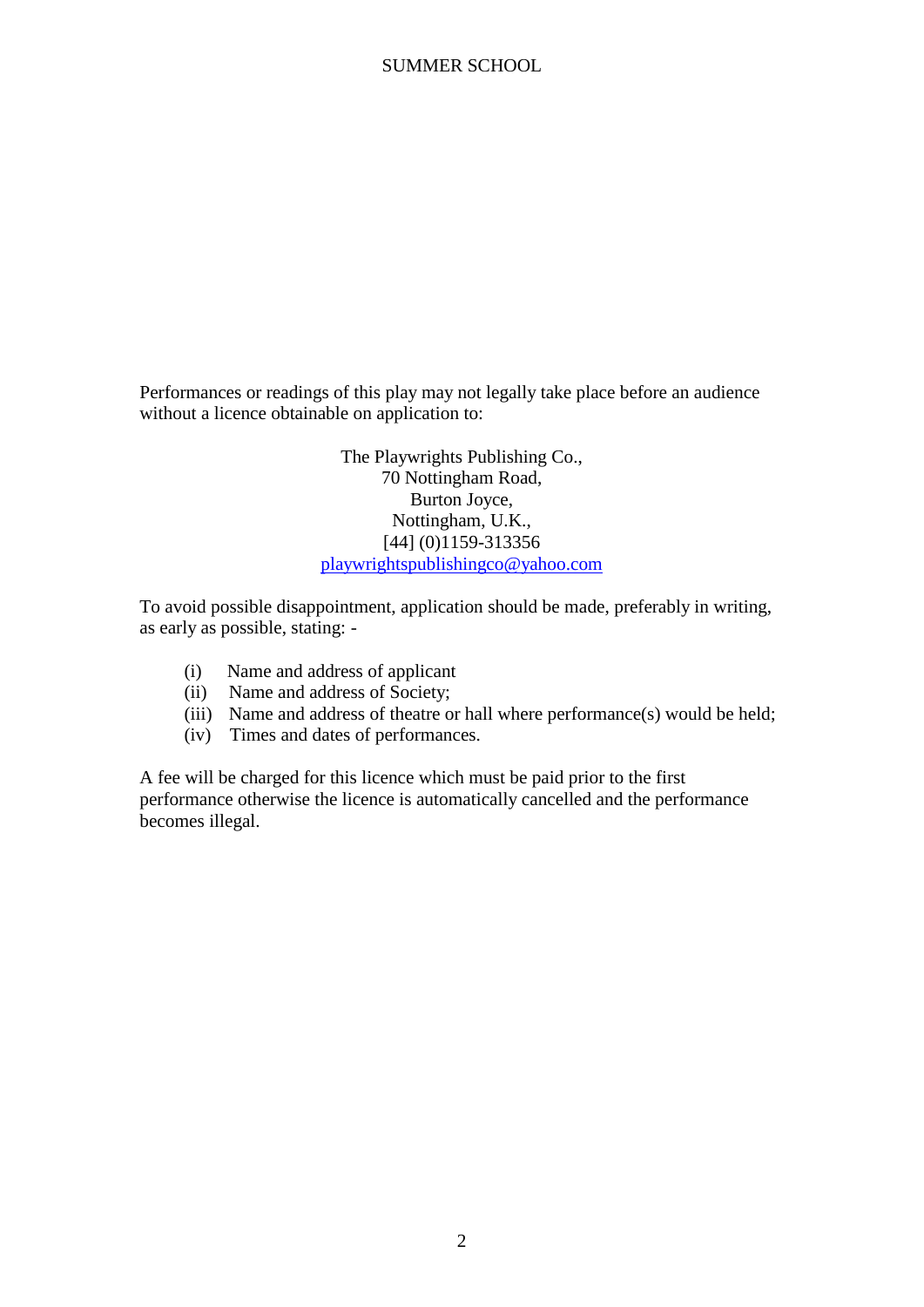# **Characters**

| Julie       | Homemaker and full time Mum Late 20's      |
|-------------|--------------------------------------------|
| Dee         | Career woman $-30$ 's                      |
| Jim         | Retired man $-60$ 's                       |
| Irene       | Jim's wife $-60$ 's                        |
| Margaret    | Widow $-60$ 's                             |
| <b>Mark</b> | Young teacher – Late 20's                  |
| <b>Rob</b>  | Young teacher – Late 20's                  |
| Joyce:      | Tutor $-$ Anything from 30 to 60           |
| Sally       | Margaret's daughter – Very Small part 30's |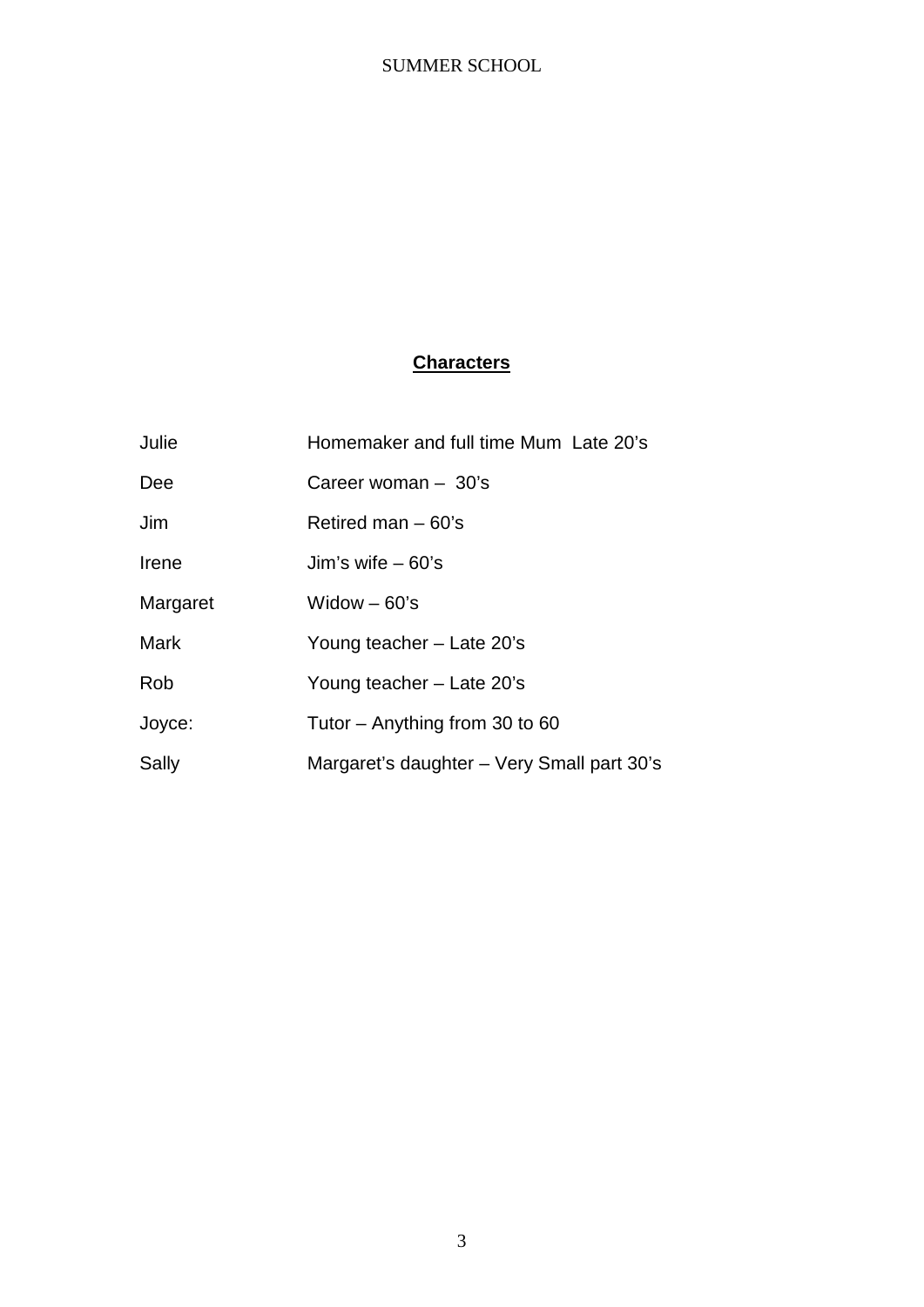The play was first performed by Totley Operatic and Dramatic Society (TOADS) on Wednesday May 10<sup>th</sup> 2017 at St John's Church Hall Abbeydale Road South, SHEFFIELD.

# Original cast

Julie Claire Bird

Dee Alice Nelson

Jim John Bettridge

Irene Judy Savournin

Margaret Anne Bettridge

Mark David Hutchesson

Rob Ian Stuart

Joyce Sarah Neal

Sally Samantha Wright

with Sue Appleby and John Savournin

The play is dedicated to them and all the people working backstage and FOH who worked tirelessly to bring the script alive.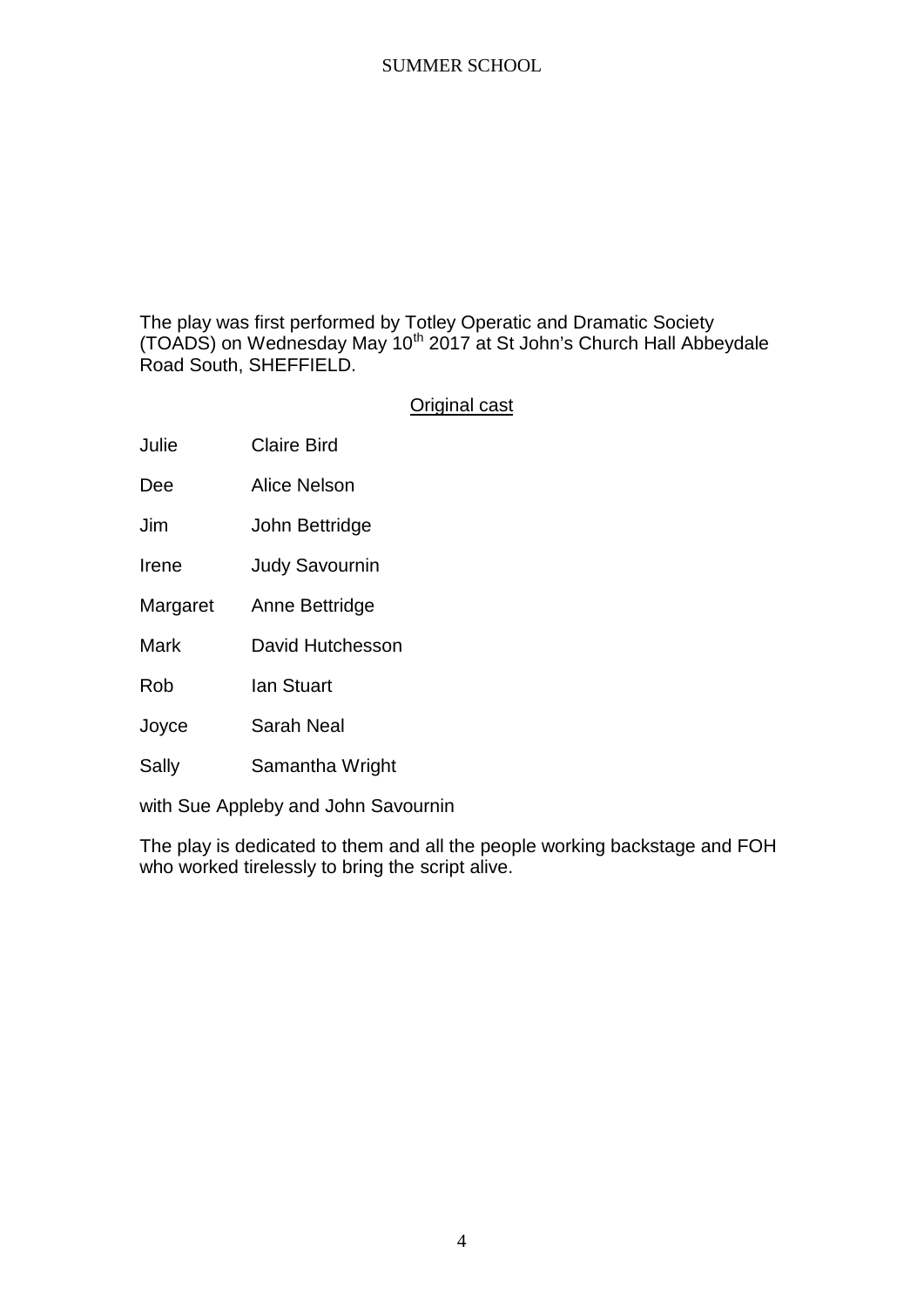*The play is set in the common room of a hall of residence in a campus university in the Midlands. The date is August 1975. The University is acting as a Summer School for the Open University.*

*The room is functional but a bit tatty. There are 8 office type chairs placed against the scenery. There is a door UL that leads to the bedroom corridor and one UR, which leads to the rest of the university. There is a door DL which leads to the kitchen.*

*When the curtain opens, Dee is sitting on one of the chairs reading a thick paperback novel. She is in her early thirties, composed and self-assured. Julie enters from the corridor. She is about the same age as Dee, but is nervous and excited.*

#### **Scene 1 – Saturday afternoon.**

- Julie: Excuse me.
- Dee: Yes (*Dee does not look up)*
- Julie: Is this what they call the common room?
- Dee: I suppose so, it looks pretty common to me.
- Julie: *(goes to front of stage to look out of the "window")* You get a good view from up here. *(she refers to a brochure)* That must be the Williamson Building, engineering and that one over there is the Dame Dorothy Barker Building, Neurosciences, whatever they are.
- Dee: Something to do with the brain I'd imagine.
- Julie: I wonder if they could get me a new one. The one I've got isn't very good.
- Dee: *(Still reading)* Yes
- Julie: Oh.
- Dee: I mean no. Sorry I wasn't paying proper attention. Very rude of me.
- Julie: That's OK. Erm, my name is Julie.
- Dee: Dee.
- Julie: Dee, is that short for something?
- Dee: Yes. *(pause)*
- Julie: What, what is it short for?
- Dee: If you must know, it's Deirdre.
- Julie: Pretty name.
- Dee: I prefer Dee, if it's all the same with you.
- Julie: Right, OK, Dee. What's through there?
- Dee: I believe it might have been a kitchen once.
- Julie: Really?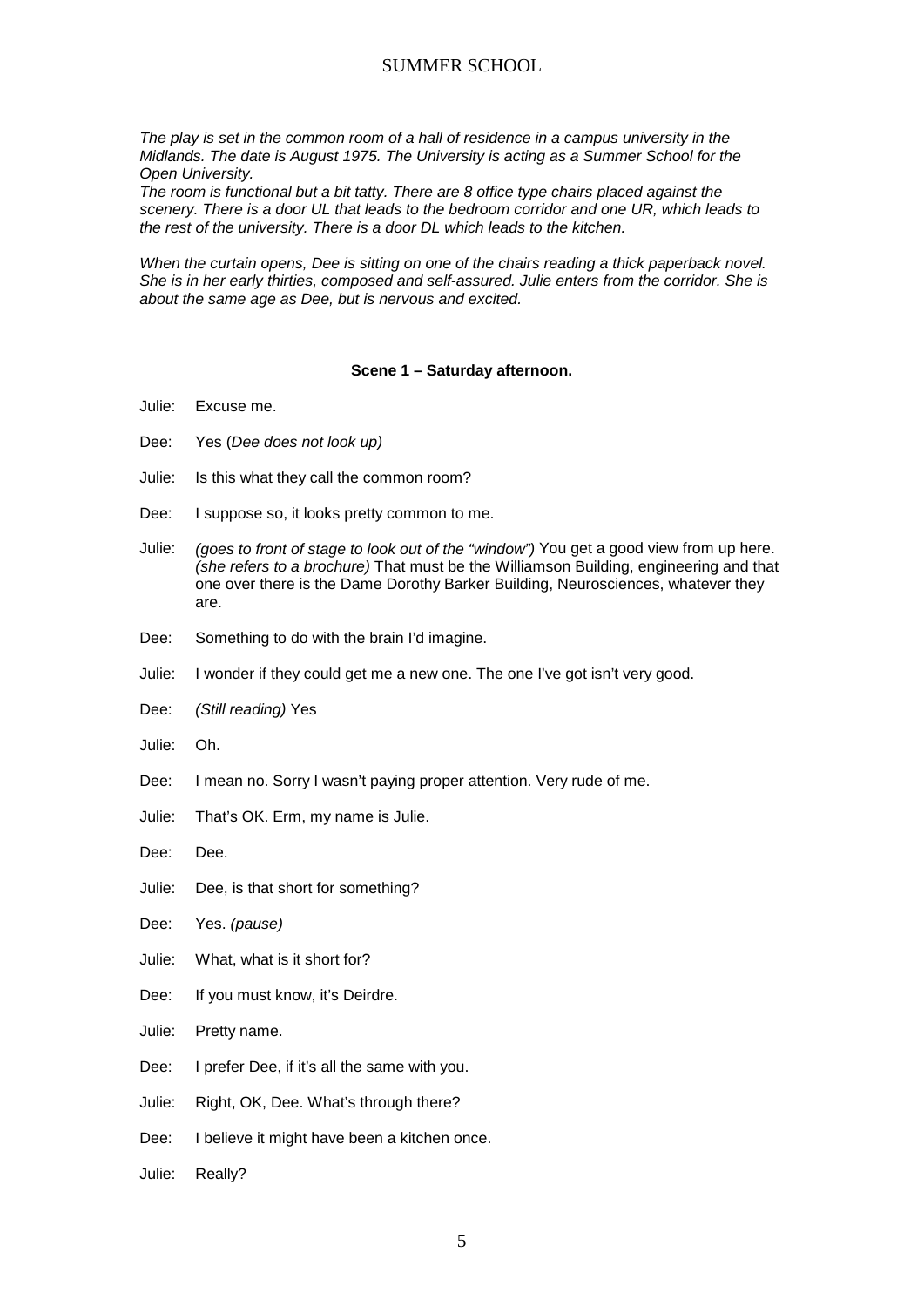- Dee: Are you planning on going in?
- Julie: Yes, I was thinking of it.
- Dee: I'd suggest a piece of string tied to the leg of a chair.
- Julie: Why?
- Dee: It might help you to find your way out.
- Julie: I don't understand.
- Dee: Theseus.
- Julie: What?
- Dee: Theseus and the Minotaur. *(pause)* Greek myth. *(pause)* Theseus killed the Minotaur in the labyrinth and used the string to find his way out.
- Julie: Oh yes, I remember now. We did it at school. Bad as that is it?
- Dee: See for yourself *(Julie enters the kitchen)*
- Julie: I see what you mean. The things you come across when you haven't got a Brillo pad.
- Dee: You're not a scrubber by any chance?
- Julie: *(re entering)* I beg your pardon.
- Dee: No, not like that. Are you a person who likes scrubbing things, ovens, kitchen floors, small children.
- Julie: I like to think I'm house proud.
- Dee: I suggest you forget all that this week. You're here to use your brains not your brawn. What course are you doing?
- Julie: Art history.
- Dee: Do you paint?
- Julie: I try. I want to learn to do it properly, so I thought that looking at the way people in the past did it might help.
- Dee: Good thinking.
- Julie: What about you?
- Dee: English literature. *(shows Julie the book)*
- Julie: "Our Mutual Friend" Charles Dickens. I tried reading "Bleak House" once. I only got as far as the end of the first page.
- Dee: You should try again. You're an artist, didn't that first page paint a picture for you. All that fog.
- Julie; It was all rather, well bleak.
- Dee: Mmm. I think that was the picture Dickens was trying to put in your mind.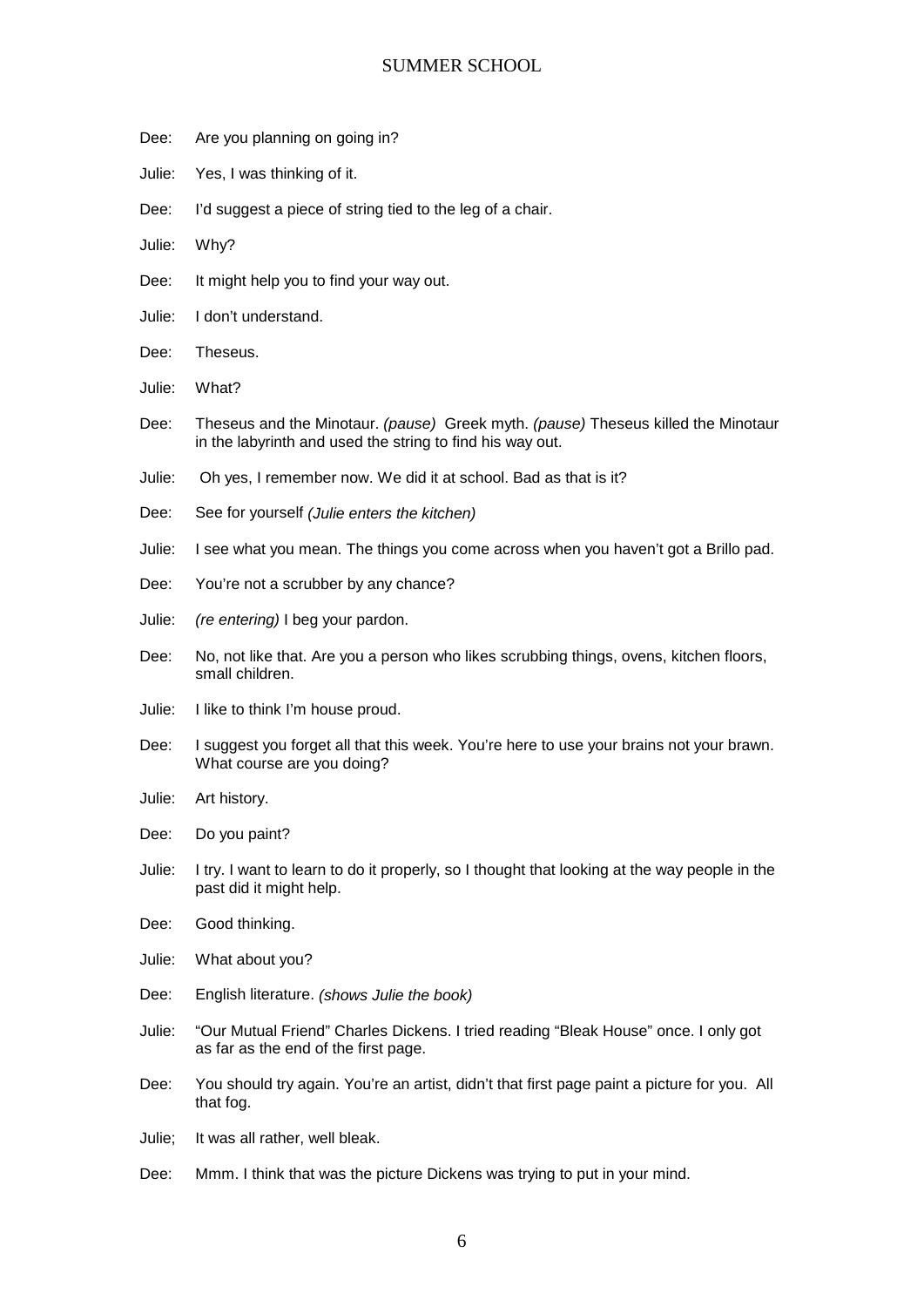- Julie: I found it depressing.
- Dee: Well yes, but life can be depressing at times.
- Julie: I know but I don't want to read about it.
- Dee: But bleak can be interesting. Look the coffee in there is as filthy as the cups. What say we go and find the Students' Union. See if they can sell us anything that bears a resemblance to the real thing. We'll need to bring it back here. We're supposed to be meeting our tutor this afternoon.
- Julie: Will she be wearing a gown and one of those flat hats with a tassel.
- Dee: A mortar board, I doubt it
- Julie: Oh
- Dee: Disappointed?
- Julie: Yes, I thought here of all places they would be wearing gowns. I can't wait to wear mine.
- Dee: I haven't worn one since I last graduated and I hired one then
- Julie: You've already got a degree?
- Dee: Yes, in economics.
- Julie: Why are you here then?
- Dee: Because I want to do something I want to do. I'm pretty good with figures so the advice at school was to get an economics degree and go into banking, which I did. But I'm really interested in books, which is why I am here. Come on let's find that coffee.
- Julie: OK Lead on Mac something .
- Dee: Duff, MacDuff. So you know some Shakespeare.
- Julie: Is that Shakespeare?
- Dee: Coffee's this way.

*(They exit UR. There is talking outside.)*

Rob: *(offstage)* Afternoon ladies.

*(Mark enters the room first. Rob enters backwards)*

- Mark: You know, there must be hundreds of rooms like this up and down the country. They split the atom and discovered DNA in British universities, but have yet to invent a common room that cleans itself.
- Rob: Yes, I think the feisty one.
- Mark: What are you talking about?
- Rob: I thought at first, the shy one, but then I said to myself, I'm up for the challenge. That's why we're here isn't it. This whole OU thing is a challenge.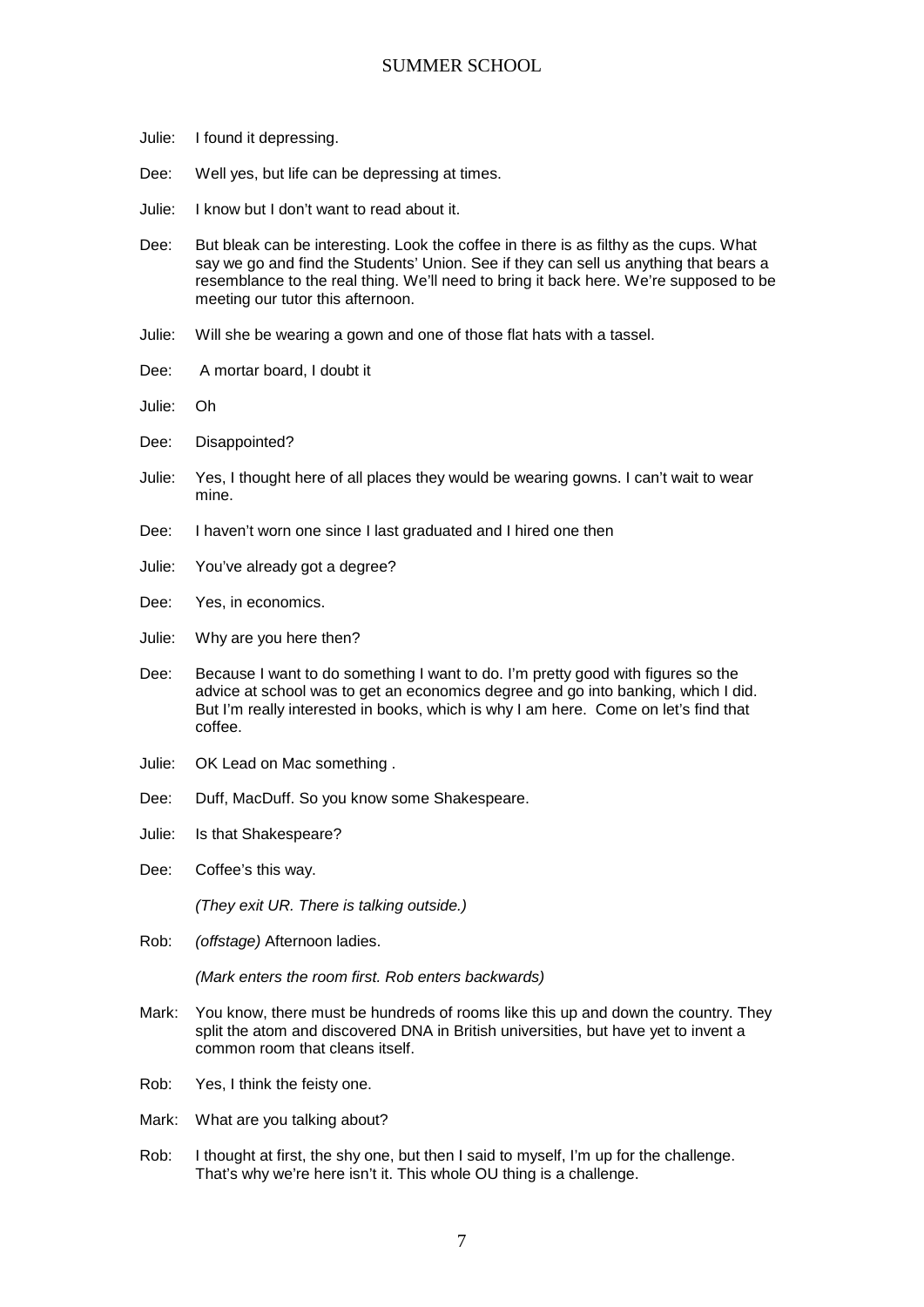- Mark: What are you talking about?
- Rob: Those two who just left. You smiled at them.
- Mark: I see. I smile at lots of people. I even smile at you sometimes. That doesn't mean that I fancy you. Besides, aren't you forgetting something?
- Rob: What's that?
- Mark: This time last year I was getting married, remember?
- Rob: Oh yes
- Mark: You should do, you were best man.
- Rob: I always was the best man.
- Mark: If you're talking about the two of us, it's the better man.
- Rob: You're not interested in the other one then?
- Mark: No.
- Rob: I can't manage two .I don't know though, it might be OK. D'you think they'd mind taking it in turns.
- Mark: Stop. Let's get one thing straight. I have come here this week, because it is another step in getting a degree and with it a small pay rise and the possibility of promotion. I am not looking for anything else. Besides I am happily married.
- Rob: But Mark, you saw that old edition of Sesame. Don't you ever read the newspaper they send.
- Mark: What did it say? Come to our summer school and indulge all your primeval urges.
- Rob: Not in so many words, no. No, it was the small ads. "Two ships that passed in the night" and "Bungle Bear remembers Flopsy Bunny." I'm not stupid, I can read between the lines.
- Mark: The only lines I'll be reading are by William Shakespeare.
- Rob: You're no fun these days. They'll be expecting stories when we go back in September.
- Mark: That should be easy for you, you are doing the Creative Writing. That could be your theme for the week. "Rob Peterson - Conquests and Infidelities on an Arts Foundation Course Summer School." Bound to sell millions.
- Rob: Come on Mark. I want the degree as much as you do, but we can have a bit of fun at the same time, can't we?

*(Enter Jim and Irene)*

- Irene: OK my love, let's sit you down over here. That's it. I think we've strayed into the cleaners' cupboard. I'll go and find us somewhere more comfortable to sit in a moment, when you've got your breath back.
- Mark: Hello.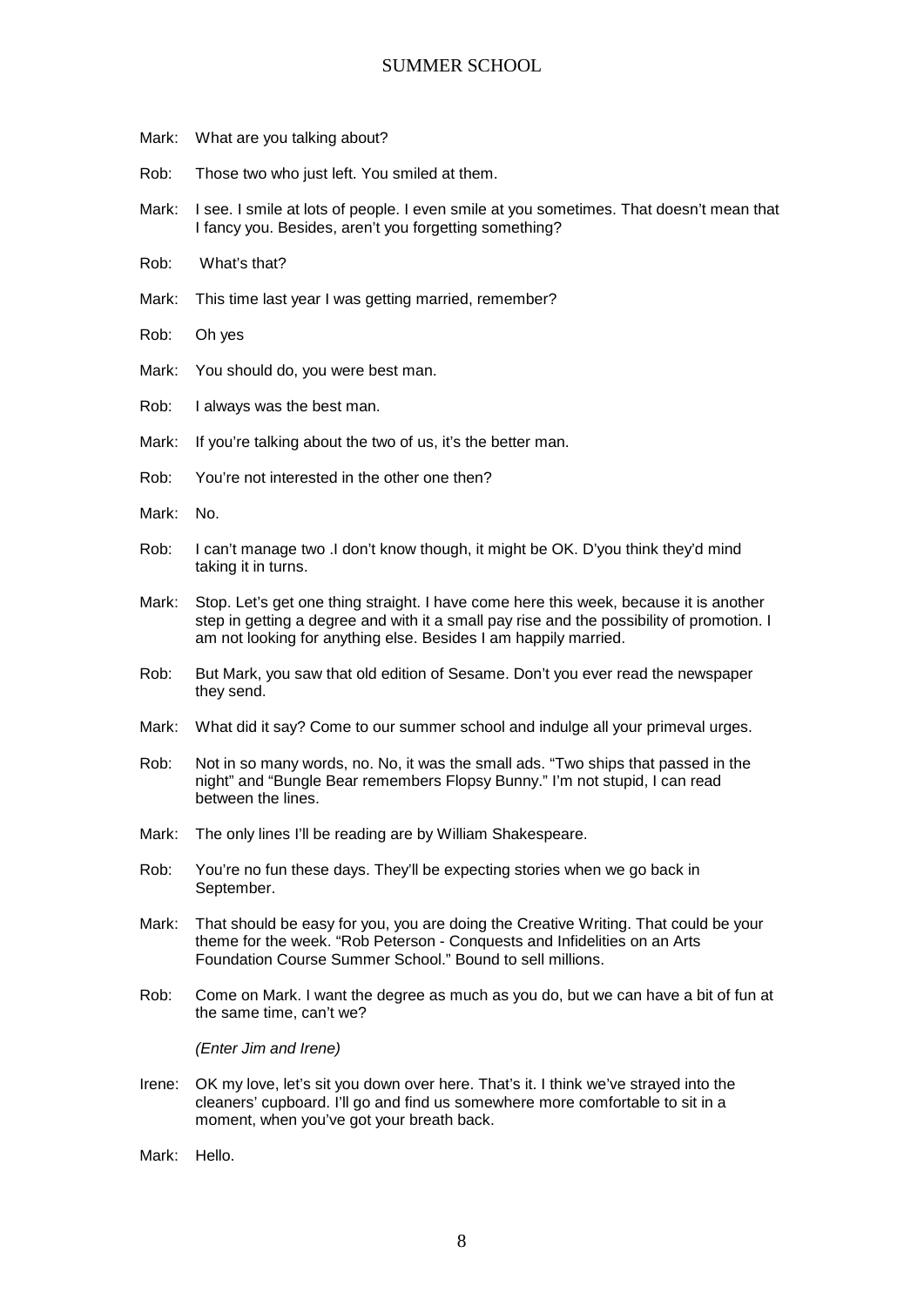- Irene: Hello. We seem to be in the wrong place. We were looking for the common room on corridor 5B.
- Mark: This is it I'm afraid.
- Irene: I suppose it will be better when you've finished cleaning it.
- Rob: We're not cleaners.
- Irene; I can see that from the state of this place.
- Mark: We are students
- Irene; I see. Well much as I admire your ambition to earn some extra money in your spare time, I have to say I am not impressed with the results. What's through here *(she goes into the kitchen)* Oh my God! (*she comes back*) I suggest you start in there. I think something may have died. I shall go and find our rooms. I said I shall go and look for our rooms dear. I do hope they've been fumigated. *(she leaves).*
- Jim: She'll grow on you.
- Rob: Really?
- Jim: Like mould. The trouble is that once she gets an idea into her head, she never lets it go.
- Mark: So we'll be cleaners for the rest of the week?
- Jim: That's it. That's Irene. I'm Jim by the way.
- Mark: Mark
- Rob: Rob.
- Jim: Is this really the common room?
- Mark; Yep. Grim isn't it?
- Jim: Only slightly better than my old POW camp. Have you started digging a tunnel yet?
- Rob: You think we might need one?
- Jim: We might have need of an escape route before the week is out. It all depends.
- Mark: Depends on what?
- Jim: On how objectionable Irene is. She's got objectionable down to a fine art. Between you and me, I'd rather be sitting on the canal bank, fishing. That's all I ever wanted to do when I retired.
- Mark: So why are you here?
- Jim: Irene's idea. Said I needed to exercise my brain so she put us down for doing this.
- Mark: And what are you doing?
- Jim: The Human Figure in Renaissance Art. I've no bloody idea what it's all about.
- Rob: Can't you draw?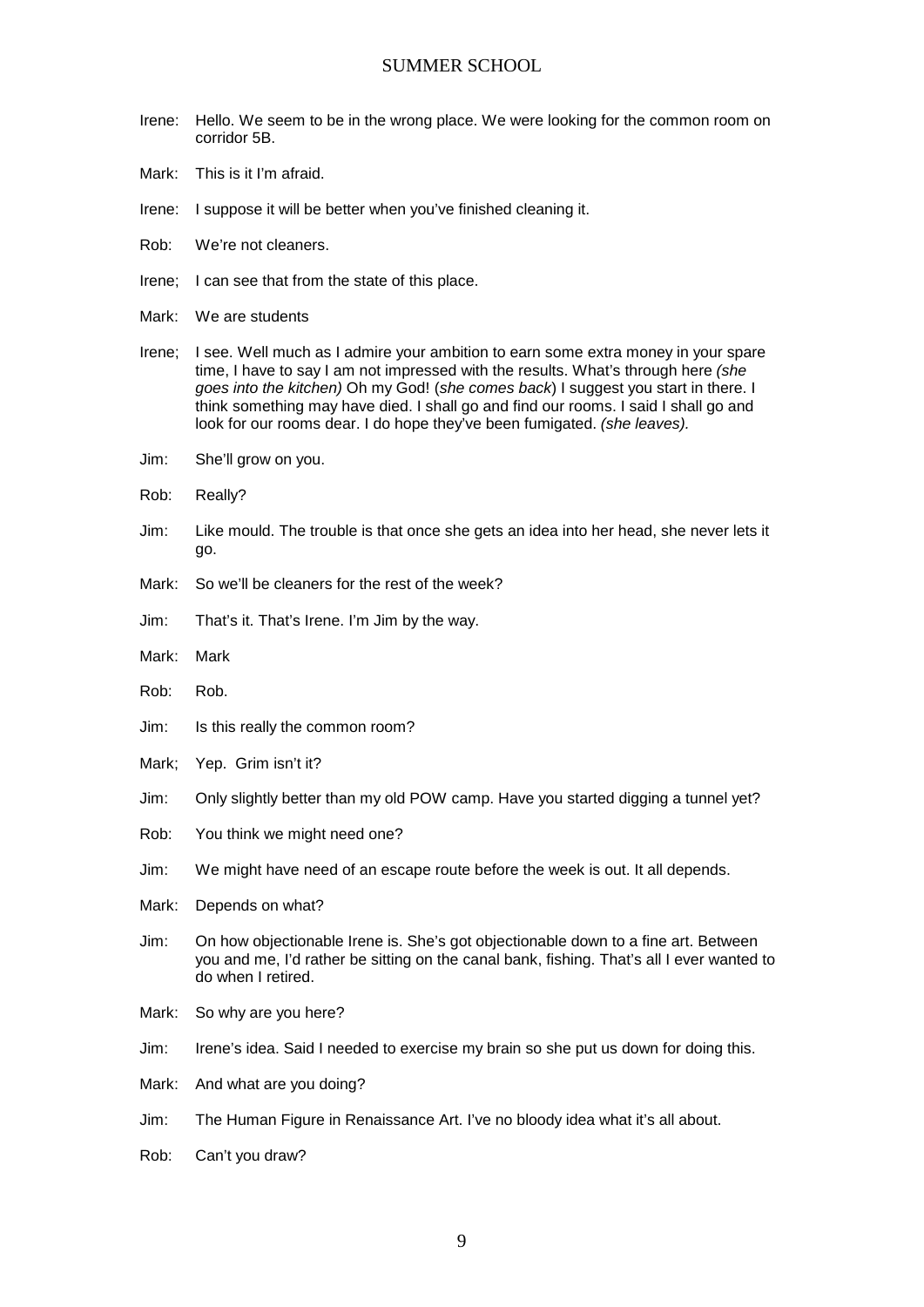Jim: Draw, I've all onto draw breath.

*(Irene enters)*

Irene: I've found the rooms. They're not far away. Now you just stay here while I organise our cases. You two, come with me. Let's see if you make better porters than cleaners. Oh and darling, try not to breathe in any of the spores. Remember your chest.

*(Irene leaves with Mark & Rob There is an exchange of pleasantries in the corridor. Margaret enters Jim takes a newspaper out of his pocket and reads)*

- Marg: Hello.
- Jim: Hello.
- Marg: Are you here for the summer school?
- Jim: *(still reading)* Yes.
- Marg: I'm doing romantic poetry, Keats and Shelley.
- Jim: Oh yes.
- Marg: What are you doing?
- Jim: Reading my paper. Cricket results from yesterday to be exact.
- Marg: Did they win?
- Jim: Who?
- Marg: Your team.
- Jim: I don't have a team.
- Marg: Why do you want to know the results then?
- Jim: I can understand them. You know. Yorkshire 312 for 2. That tells me a lot. I like things I can understand.
- Marg: Oh.
- Jim: What I don't understand is why I'm here*. (he puts his paper down pause )* Maggie?
- Marg: Jim? *(pause)* What are you doing here?
- Jim: Reading the paper. I never thought
- Marg: Neither did I after all these years .How long has it been?
- Jim: Thirty, thirty five. What happened?
- Marg: It was Dad. He wanted us out of Sheffield because of the blitz, so he sent us down to his sister's in Devon. We were there until the end of the war.
- Jim: He wanted you away from me more like it. I went round to your house and he wouldn't tell me where you were. I kept writing, but I don't suppose you ever got the letters.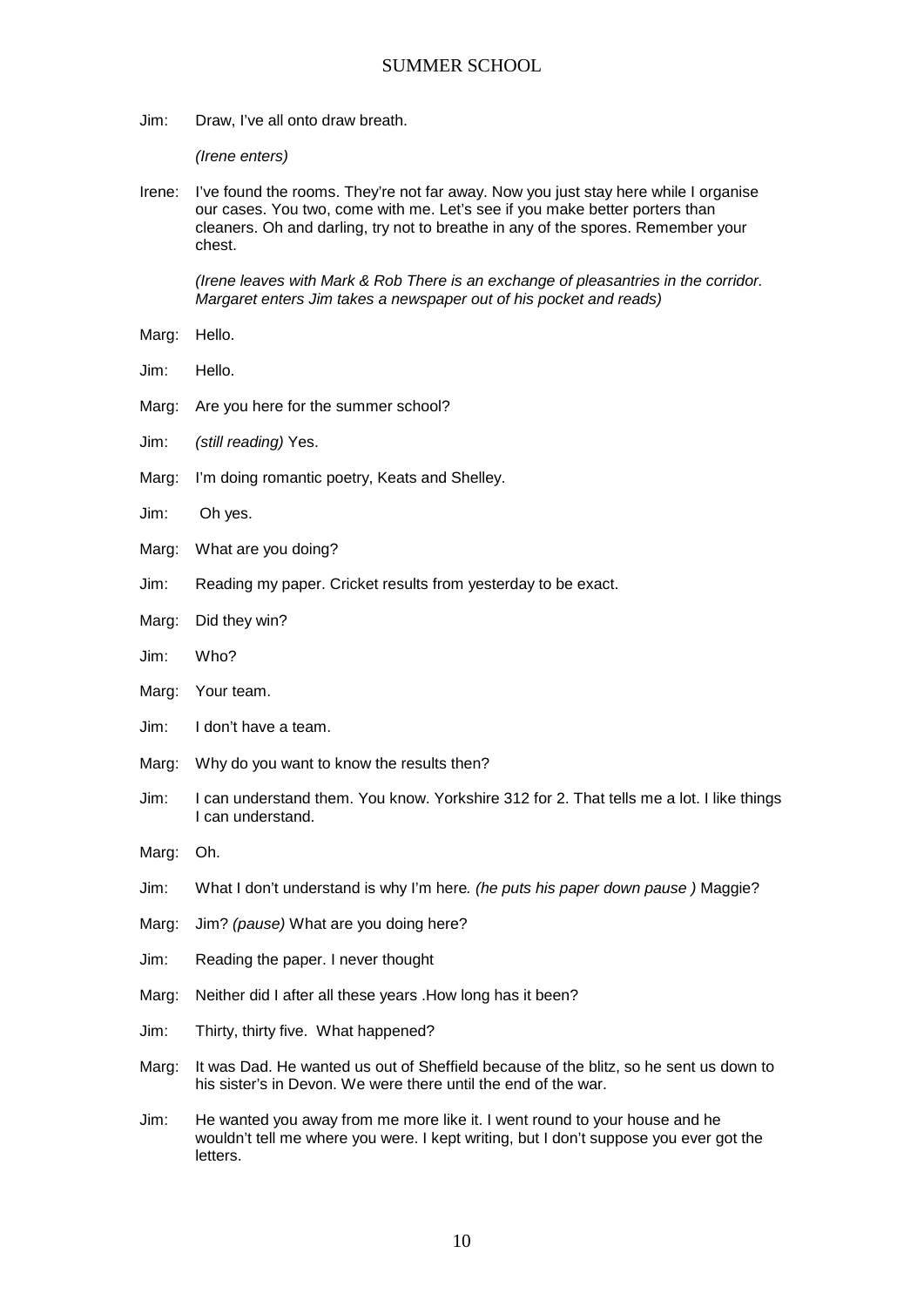- Marg: No, but for some reason he'd kept them. We found them in a biscuit tin when we cleared out his house after he died. Perhaps he felt guilty about keeping us apart. I was able to read them all. It was too late then of course. I didn't know where you were. They were lovely letters. Anyway, what happened to you?
- Jim: I was called up, taken prisoner just before Dunkirk and spent the rest of the war in a POW camp.
- Marg: It must have been terrible.
- Jim: Boring most of the time. Four years of being shouted at and sleeping on hard floors.
- Marg: Did you try and escape?
- Jim: Yes, we dug a couple of tunnels and we actually got to use one of them. It was 1945 and we came up in the middle of an American convoy. The camp was liberated later that day. Talk about a waste of time, but that's what we had plenty of. I thought about you every day. Are you er married?
- Marg: Was. Geoff died two years ago. I've got a daughter and two grandchildren. What about you?
- Jim: Yes I'm married. You've probably seen Irene on the corridor just now.
- Marg: What the lady talking to those two young men about how to clean a toilet?
- Jim: That'll be her.
- Marg: It was very detailed. Any children?
- Jim: No. Irene's been too busy with saving the planet, fending off unfriendly bacteria and the W.I. to want children. Oh yes, and looking after me.
- Marg: Do the WI need fending off?
- Jim: You always were a sharp one. They need organising according to Irene. She holds regular masterclasses in crab apple jelly making and something called tatting.
- Marg: It's doing something useful.
- Jim: I know, but I'm fed up of crab apple jelly. We've got jars of the stuff at home,
- Marg: I like a bit of crab apple jelly.
- Jim: So do I but I'm not allowed to eat it. We're just stockpiling.
- Marg; .Do you need looking after? Have you been ill?
- Jim: I take pills for high blood pressure, but so do lots of other people. I mean, I get up in the morning and when I get back from the bathroom there's a cup of tea waiting, the beds have been made and my clothes are laid out. I keep telling her I can make me own cup of tea. I want to make it. She never puts any sugar in. What harm is there in one spoon of sugar in the morning. It was all her idea to come here. Why did you come?
- Marg: I felt there was a big hole in my life when Geoff went. I thought this might fill it. Keep my brain active.
- Jim: That's what Irene says. I was sure I wasn't going to enjoy it, but I'm beginning to think differently now.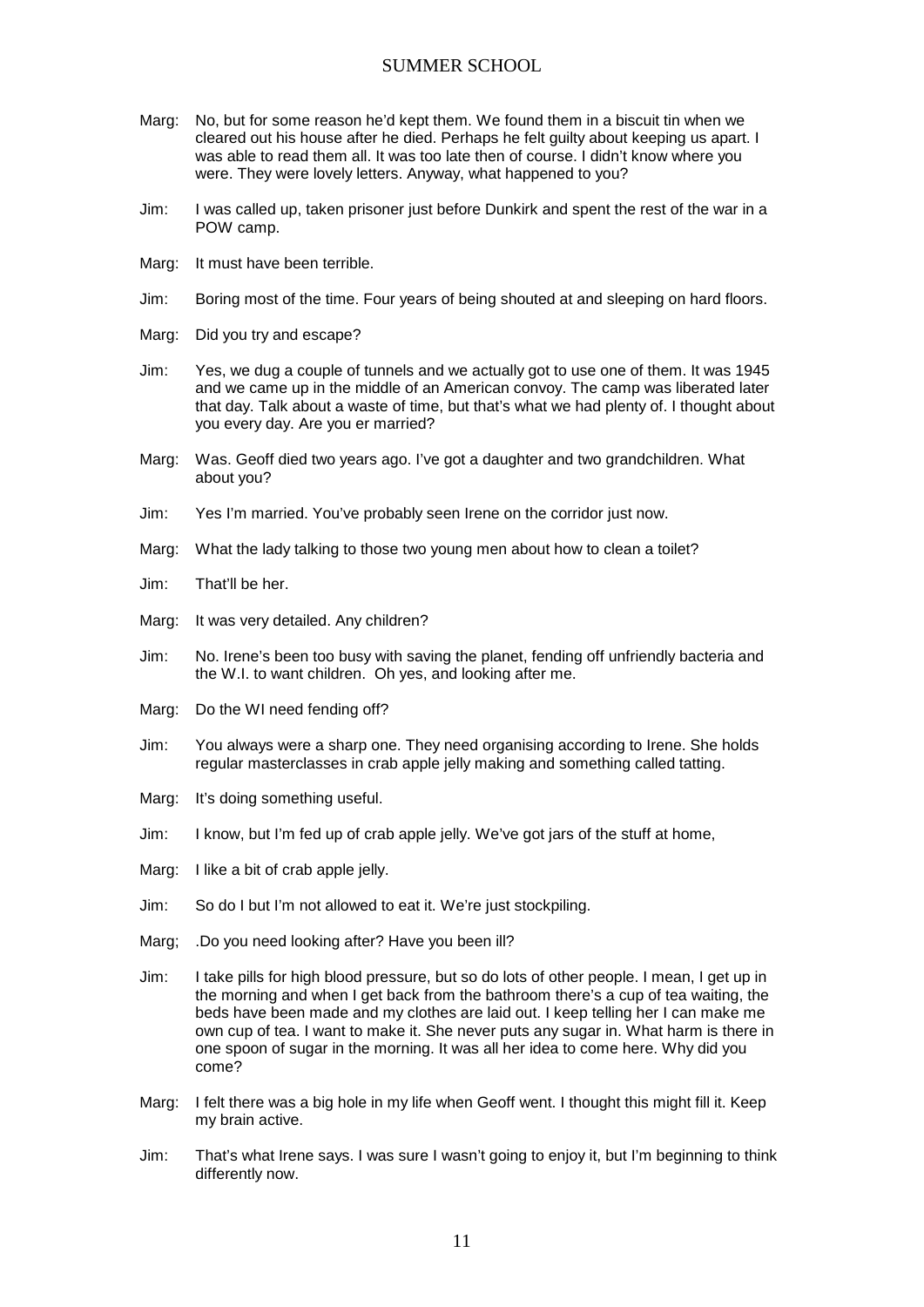#### *(Noise from outside. Irene Mark and Rob enter)*

- Irene: Now, have you heard of something called bleach. It's really good stuff for cleaning out drains and making them smell nice. I hope you're going to write this down. I don't want to have to repeat myself. *(she sees Margaret)* Hello, I'm Irene. These two men are. Who are you?
- Rob: Rob
- Mark: Mark
- Irene: Two young men who are trying to make their way in the world as cleaners. They have a lot to learn. And this is my husband. He's called James. You'll find he doesn't say much. And you are?
- Marg: Margaret.
- Irene: Good that's all the introductions done.
- Mark: Not quite.
- Irene: Is there something else we should know about you?
- Mark: There is but it'll keep. No, when we arrived there were two other women just coming out of this room.
- Irene: Not more cleaners I hope.
- Mark: I don't think so.
- Irene; If they are I hope they are more proficient than you two. It says on the timetable sheet that we are due to meet our personal tutor in *(she looks at her watch)* five minutes time. Her name is Mrs Joyce Billington . And there was I expecting someone with at least a PhD.
- Marg: Perhaps she's Professor Billington.
- Irene: With a name like Joyce. I don't think so. If I was a professor, I'd want people to know about it. I'd want James to be proud of me. You would be proud of me wouldn't you James?
- Jim: Ye…
- Irene: Yes, yes he would *(enter Dee and Julie)* Ah, the lost sheep. You aren't members of the janitorial staff by any chance?
- Julie: No.
- Irene: I only ask because these two claim to cleaners and if you were, I think we'd have a skewed demographic.
- Julie: That sounds awful. *(slight pause)* What's a demographic and I assume if it was skewed that would be a bad thing.
- Dee: It might. It means we would have too many people from one walk of life. The best thing is to have a mixture. *(to Irene)*To put you at your ease, I'm in banking.
- Julie: And I'm a full time house……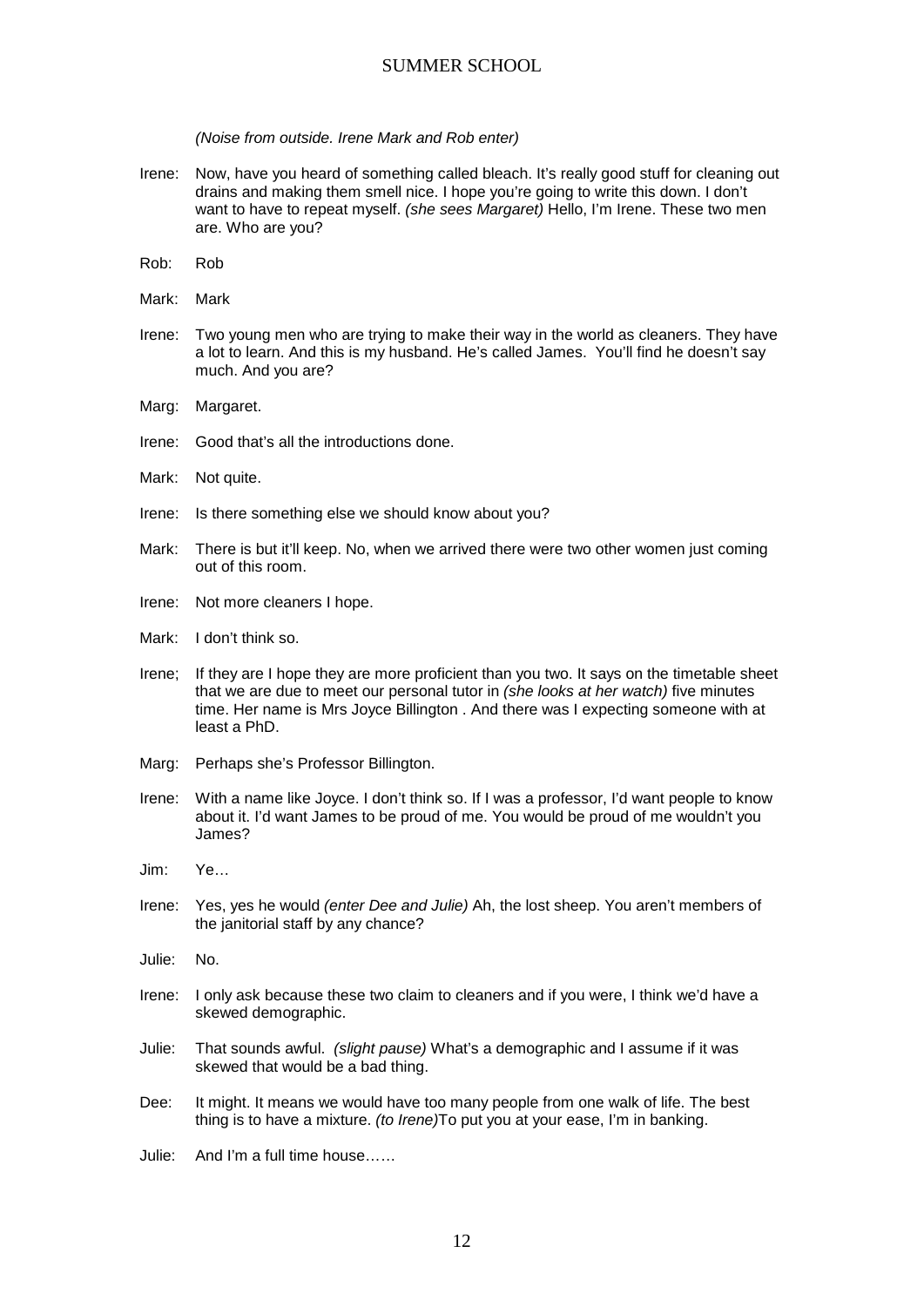- Dee: Homemaker
- Julie: Homemaker and Mum.
- Irene: I'm Irene and this is my husband James. That's Margaret and Rob and Mark.
- Dee: I'm Dee and this is Julie.
- Irene: You poor thing. Fancy just being an initial.
- Dee: I like Dee.
- Irene: Very well, Dee it is.

*(enter Joyce)*

- Joyce: Good afternoon everyone.
- Irene: Mrs Billington I believe. We've been expecting you.
- Joyce: Are we all here? There should be seven in my group.
- Irene: All present and correct. We've all introduced ourselves.
- Joyce: Oh, I see, but not formally have you. That was going to be my first task. Besides I don't know who you are.
- Irene: That's easy, I'm Irene…
- Joyce: Please stop. I have to do this according to the guidelines I've been given.*(looking in her document case)* ah, here we are. Yes I have to introduce myself to you and then engage in an activity to provide cohesive bonding within the group.
- Rob: Evo Stik.
- Joyce: What?
- Rob: Evo Stik. Good for bonding.
- Joyce: You don't quite understand Mr ?
- Rob: Can't tell you. I need to bond first. Nearly got you though didn't I?
- Joyce: I'd like you to arrange the chairs in a rough semi-circle. I shall stand in the middle *(each takes a chair. Mark and Rob sit DS opposite each other.)* Good. In a minute we are going to play the beanbag game, but before we start that I want to tell you a little bit about myself and what my role is. Is everybody ready?
- Rob: Yes, we're all sitting comfortably, waiting to begin
- Mark: Shut up Rob.
- Rob: Don't talk to me like that. We haven't been introduced.
- Joyce: Thank you. As I was saying. My name is Joyce Billington and I am your personal tutor for the week. If you have any problems I am your first port of call. We will be talking about your experiences with the Open University later. Now for the beanbag game. It is quite simple. Here I have a beanbag and I am going to throw it to one of you. When you catch it I want you to say your name and what you find is most exciting about the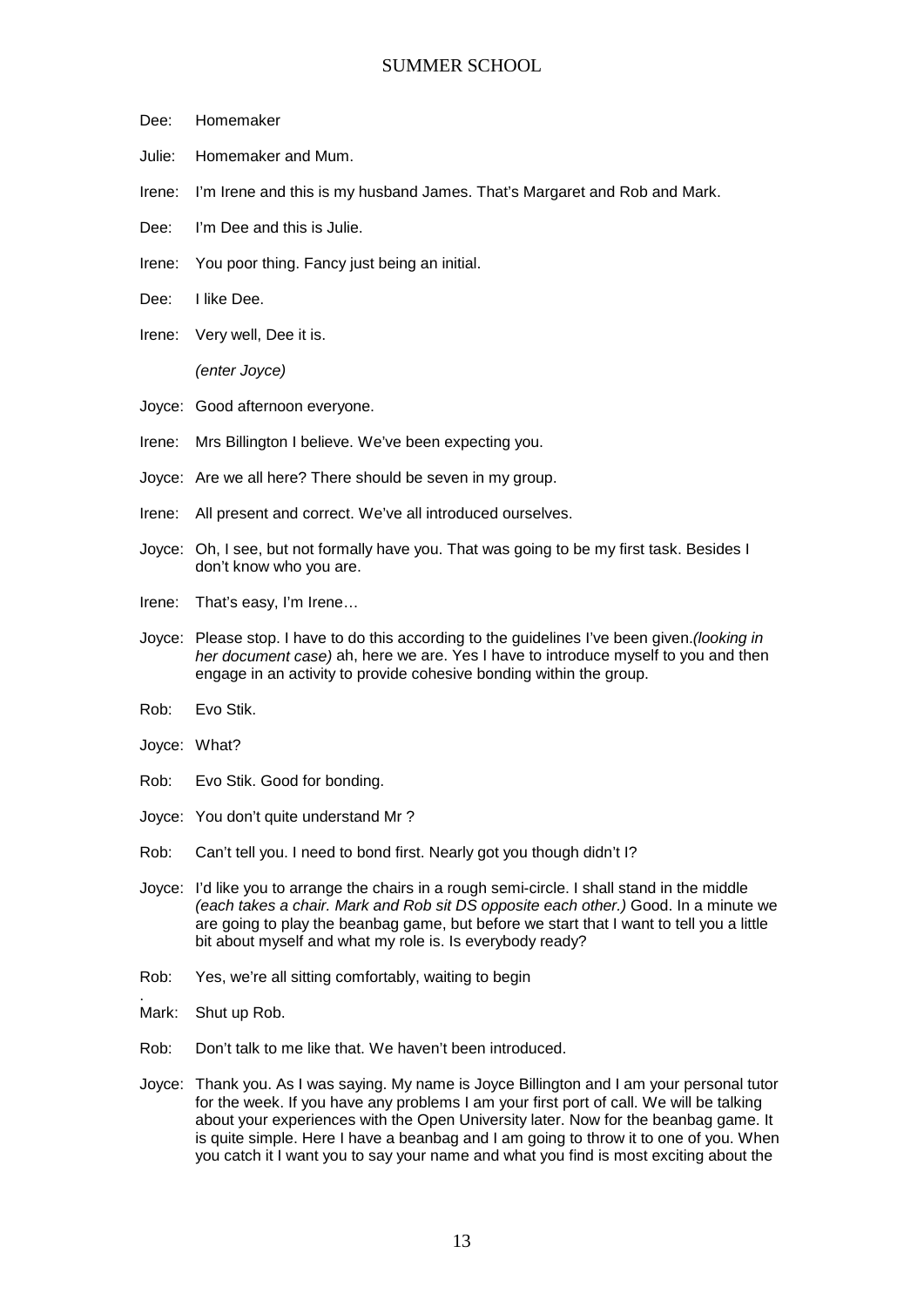course. Got that? Good. Then we will begin. I'll start. My name is Joyce and I am excited about meeting my new group of students. *(she throws the bag to Mark)*

- Rob: We know your name already you just told us. You know before you threw the beanbag.
- Joyce: I know I did.
- Rob: But you're not playing the game properly.
- Joyce: I can do that because I'm the tutor.
- Rob: Special rules for tutors then. Do as I say, not do as I do. Good example you're setting.
- Joyce: I believe it was this gentleman's turn.
- Mark: My name is Mark and I'm looking forward to getting to grips with Shakespeare. *(he throws the bag to Julie)*
- Julie: My name is Julie and I'm looking forward to thinking just about the course and not having to worry about what to get for tea or ironing. *(she throws the bag to Rob)*
- Rob: I'm Rob. I'm here for the social life.*( he throws the bag to Mark)*
- Mark: My name is Mark and I'm looking forward to getting to grips with Shakes……
- Joyce; No, no you mustn't throw it to a person who has already had it.
- Rob: You didn't say that at the start. I think you're making these rules up as you go along.
- Joyce; No I'm not. Can I have the beanbag please?
- Rob: Don't give it her Mark.
- Joyce: Why not?
- Rob: You've already had it once. You said not to throw it to someone who has already had it or are you going to make yourself an exception to that particular rule as well, just because you are the tutor.
- Joyce: Mark, will you throw the beanbag to someone who hasn't had it yet. Are you happy with that Rob?
- Rob: Yep. *(Mark throws the bag, aiming at Margaret who is sitting next to Rob. Rob jumps up and catches the beanbag)* I'm Rob and I'm here for the social life.
- Joyce: What are you doing now?
- Rob: Wasn't it meant for me?
- Joyce: Of course not.
- Rob: Cricketer's instinct I'm afraid. Thought I was at silly mid-on.
- Joyce: It was meant for the lady sitting next to you.
- Rob: Sorry Margaret. Look I've done it again. I'm not supposed to know who you are. Shall I throw you the beanbag then you can tell me officially.*(he does so)*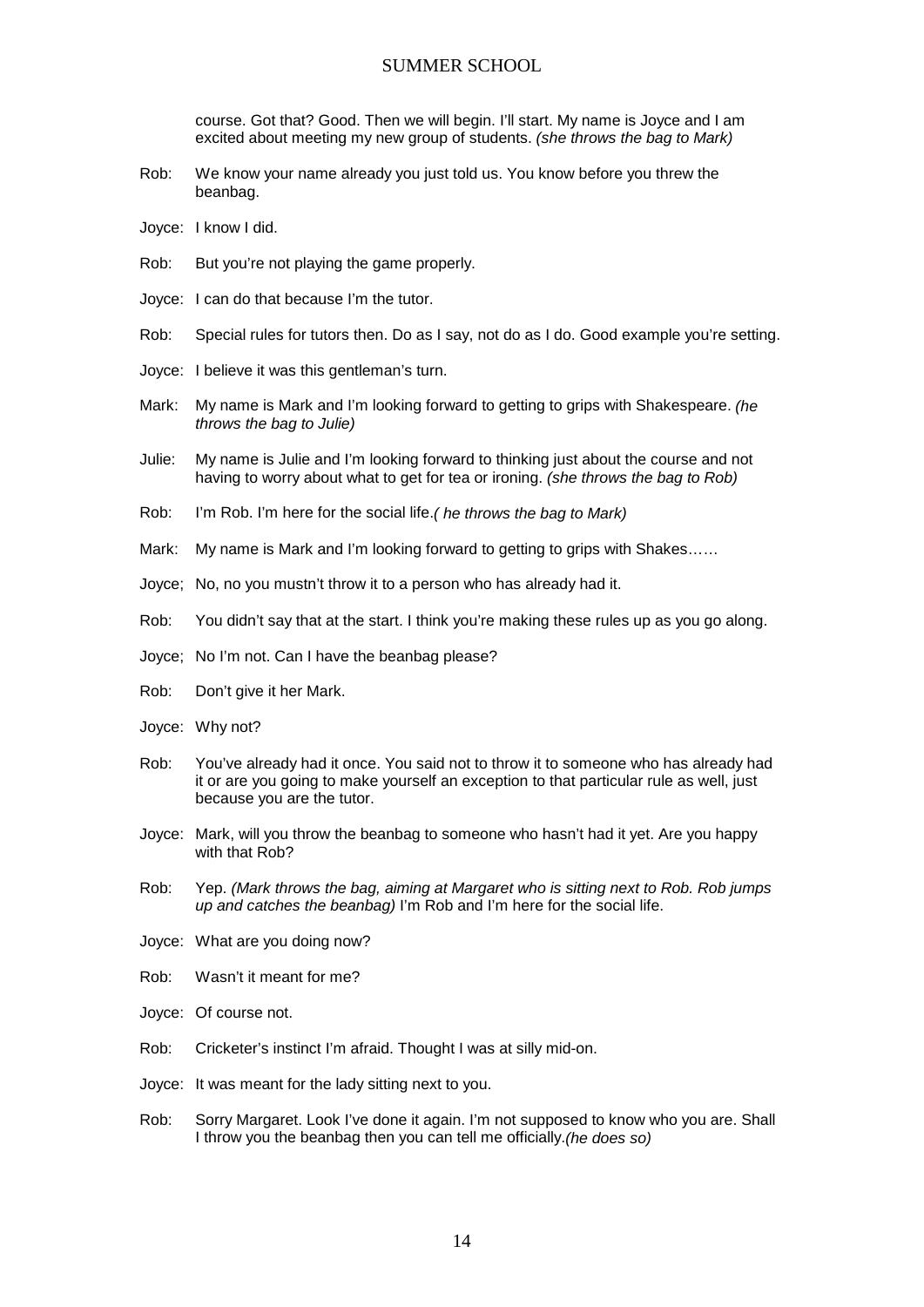- Marg: I'm Margaret, Maggie to my friends and that's what excites me about this week, making new friends and maybe catching up with old ones*.(Maggie tries to throw the bag to Jim, but misses and it hits the floor)* Sorry *(Julie goes to pick up the bag)*
- Rob: No, you can't do that. You'd have to say your name again and that's against the rules. Wait a minute. Give the beanbag to Joyce. Joyce can break the rules. She's the tutor.
- Mark: Julie was only trying to help.
- Rob: That's OK. You can say her name.
- Joyce: Please Rob, can we just get on.
- Rob: *(Rob picks up the bag.)* My names Rob and I think you know the rest. *(He gives it to Jim, but Irene takes it off him)*
- Irene: His name is Jim and he is excited about the course as am I. The I being me, Irene.
- Rob: Is that allowed?
- Irene: Young man, I think you'll find that the rules, as you call them, do not apply to me. My husband is clearly an invalid and cannot answer for himself.
- Rob; So exceptions are tutors and invalids. I'm left handed, does that make a difference?
- Irene: You are being exceptionally annoying Mr Rob, whatever your name is. Kindly shut up and let us get to the end of this whole turgid process.
- Rob: Well, that's me told.

*(Irene throws the bag to Dee, who catches it)*

- Dee: My name is Dee. I was bored, I thought this might help.
- Joyce: Right I think that's everybody.
- Rob: That was fun. What's next?
- Joyce: I've got to go through this week's timetable, starting after the evening meal with Professor Williams
- Irene: That's more like it, a professor.
- Joyce: Yes, Professor Williams with a lecture on "The Structure of the Symphony." I am sure it will be very interesting. That finishes about 9.30 as do all the evening lectures this week.
- Rob: Doesn't leave much drinking time.
- Joyce; Might I suggest Rob, that you keep your imbibing to a minimum. You will need a clear head over the next few days. Right, your first seminar will be tomorrow at 9.00am and we will all meet up here after lunch to discuss the group task, which needs to be completed by Friday. I suggest that any spare time you have is taken up thinking about that. *(Joyce leaves)*
- Rob: Well I reckon I've got about half an hour of freedom left before dinner. Anybody care for a drink?
- Mark: I'll come. One last one before we start. *(They go)*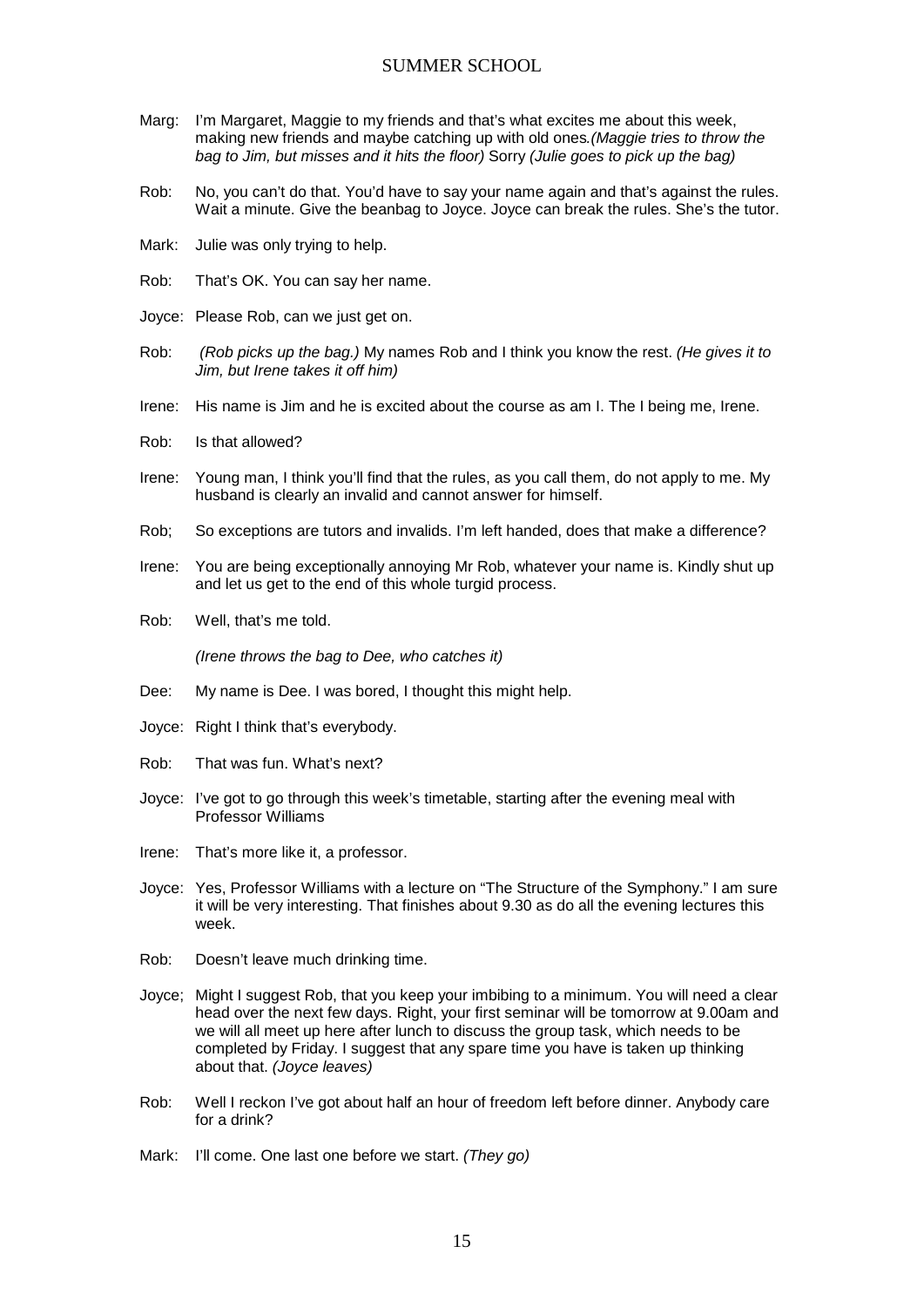- Irene: James, I think you should have a lie down after all that exertion. A little rest now will set you up for the whole evening.*(they go )*
- Marg: I suppose I'd better start unpacking.*(she goes Julie starts to roll up her sleeves)*
- Dee: What do you think you are doing?
- Julie: I thought I might have a go at that kitchen if we've got a few minutes.
- Dee: Stop right there. Roll those sleeves down. You are not going to clean anything. Now sit down. Right, what do you think of our fellow students?
- Julie: They all seem very clever. Much cleverer than me.
- Dee: Rubbish. I can't see any of them struggling to watch a programme on Michelangelo at half past midnight, while trying to sponge sick off a child's face after they've eaten too much fudge earlier in the day.
- Julie: We don't eat fudge at our house.
- Dee: I was only using that as a possible example. The point I was making was that you have to do so much before you can even start studying.
- Julie: But I can't write essays. I was never much good at it at school. Now I write half a page and I can't think of anything else to say and I can't imagine what I'll be like when it comes to the exam in November. I'll be a bag of nerves.
- Dee: Forget about home and for once in your life be selfish. You've got a case full of clothes and all your food will be cooked for you, so just think about the course.
- Julie: It'll be hard but I'll try.

*(enter Jim)*

- Dee: Hello James, aren't you supposed to be resting.
- Jim: Please call me Jim. I like Jim. All my friends call me Jim.
- Julie: Then why does Irene call you James?
- Jim: I said my friends call me Jim.
- Julie: Where is Irene?
- Jim: She's gone to the kitchens to talk to the chef about my particular needs.
- Julie: I'm sorry to hear that.
- Jim: So am I. I don't have any allergies. I don't have irritable bowel syndrome. I'm never sick. Yet she insists that I have a low fat, vegetarian diet. No added sugar or salt with a high fibre content. God it's so boring. So I was wondering if you young ladies might do me a favour. I see that its steak and kidney pie tonight. I love steak and kidney pie. I was wondering if you could plate up an extra portion and sneak it up here. You could leave it in there. *(indicates the kitchen)* Irene will never go in there.
- Julie: Won't she be cross?
- Jim: Not if she doesn't find out.
- Julie: But it will be cold.